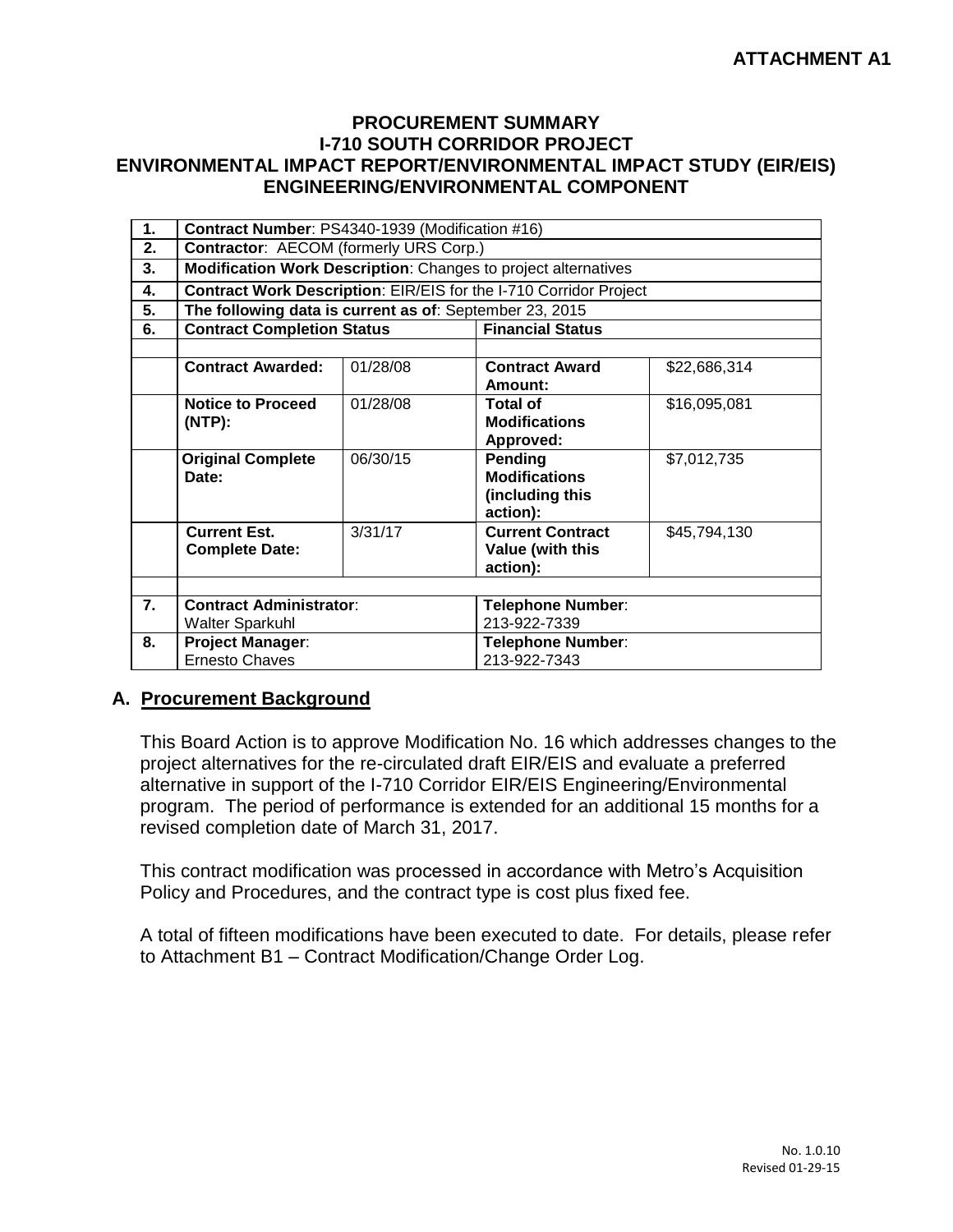## **B. Cost Analysis**

The recommended price has been determined to be fair and reasonable based upon an independent cost estimate, MASD audit, cost analysis, technical analysis, and fact finding.

| <b>Proposal Amount</b> | <b>Metro ICE</b> | <b>Modification Amount</b> |
|------------------------|------------------|----------------------------|
| \$7,012,735            | \$7,186,014      | \$7,012,735                |